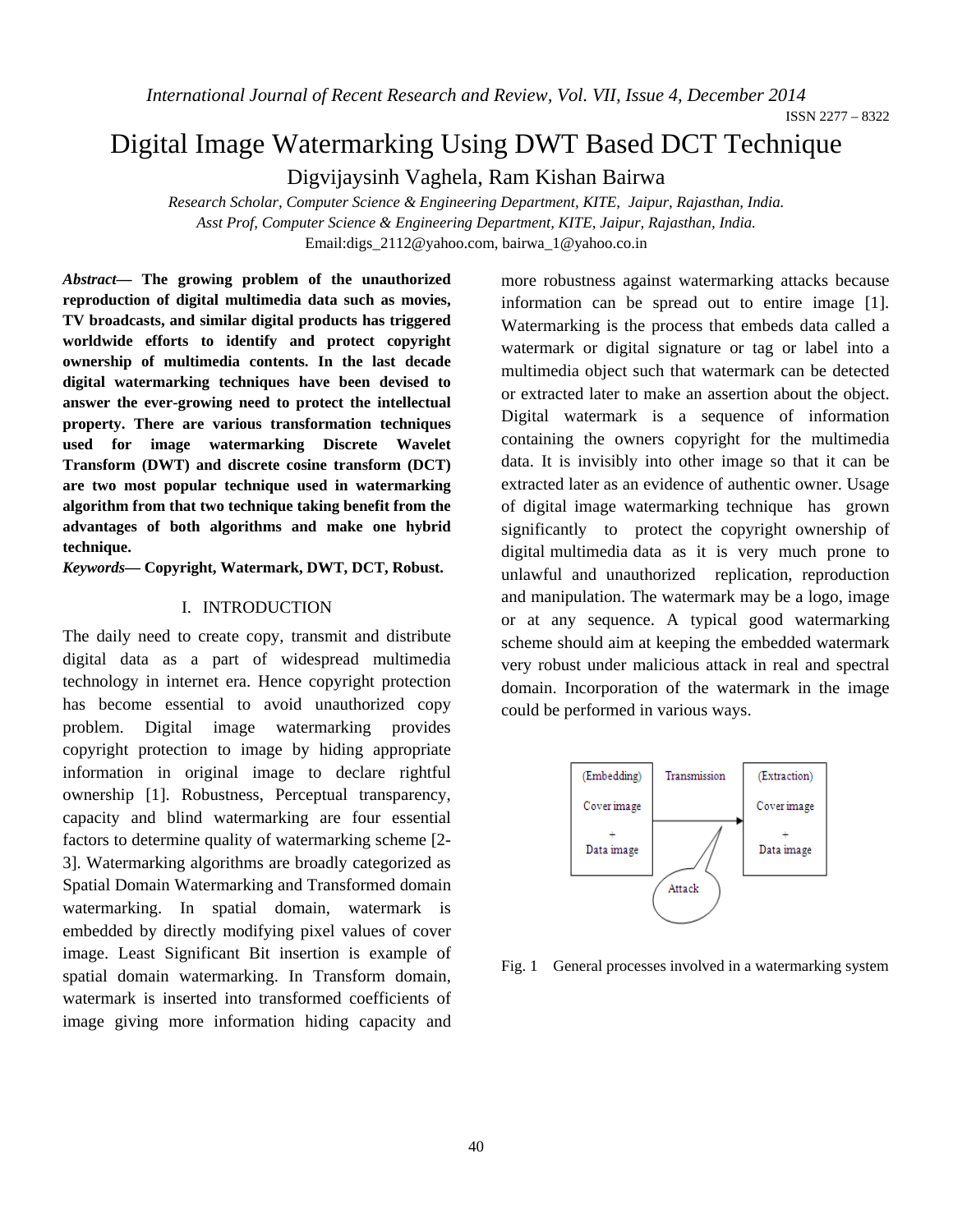#### *DISCRETE COSINE TRANSFORM (DCT)*

Digital watermarking has been proposed as a viable solution to the need of copyright protection and authentication of multimedia data in a networked system, since it makes Possible to identify the owner, distributor or authorized consumer of a data. In this paper a new watermarking algorithm to add a code to digital images is presented: the method operates in the frequency domain embedding a pseudo-random sequence of real numbers in a selected set of DCT coefficients. Watermark casting is performed by exploiting the masking characteristics of the Human Visual System, to confirm watermark invisibility. The embedded information is extracted without resorting to the original image, so that the proposed technique gives a major improvement to methods relying on the comparison between the watermarked and original images. The popular block-based DCT transform segments image non-overlapping blocks and applies DCT to each block. This result in giving three frequency sub-bands: low frequency sub-band, mid-frequency subban and high frequency sub-band. DCT-based watermarking is based on two different facts. The first fact is that much of the signal energy lies at lowfrequencies sub-band which contains the most important visual parts of the image. The second fact is that high frequency component of the image are usually removed through compression and noise attacks. The watermark is embedded by modifying the coefficients of the middle frequency sub-band so that the visibility of the image will not be affected and the watermark will not be removed by compression [4-7] as shown in blow fig 2.



Fig. 2 Discrete wavelet transform

#### *Advantages of DCT*

- 1. Semantically meaningful watermark pattern.
- 2. Good perceptual invisibility.
- 3. Acceptable robustness.
- 4. Various user-selected options.
- 5. Reasonable complexity/execution time.
- 6. Fast and Suitable for robustness against JPEG compression.

*Disadvantages of DCT* 

- 1. Block effect.
- 2. Effect of picture cropping.
- 3. One of the main problems and the criticism of the DCT is the blocking effect. In DCT technique images are broken into blocks 8x8 or bigger. The problem with these blocks is that when the image is reduced to higher compression ratios, these blocks become noticeable. This has been termed as the blocking effect.

#### II. DISCRETE WAVELET TRANSFORMS (DWT)

The basic idea of discrete wavelet transform (DWT) in image process is to multi-differentiated decompose the image into sub-image of different spatial domain and independent frequency district [5-6]. Then transform the coefficient of sub-image. After the original image has been applying DWT transformed, it is decomposed into four frequency region(districts) which is one lowfrequency district(LL) and three high-frequency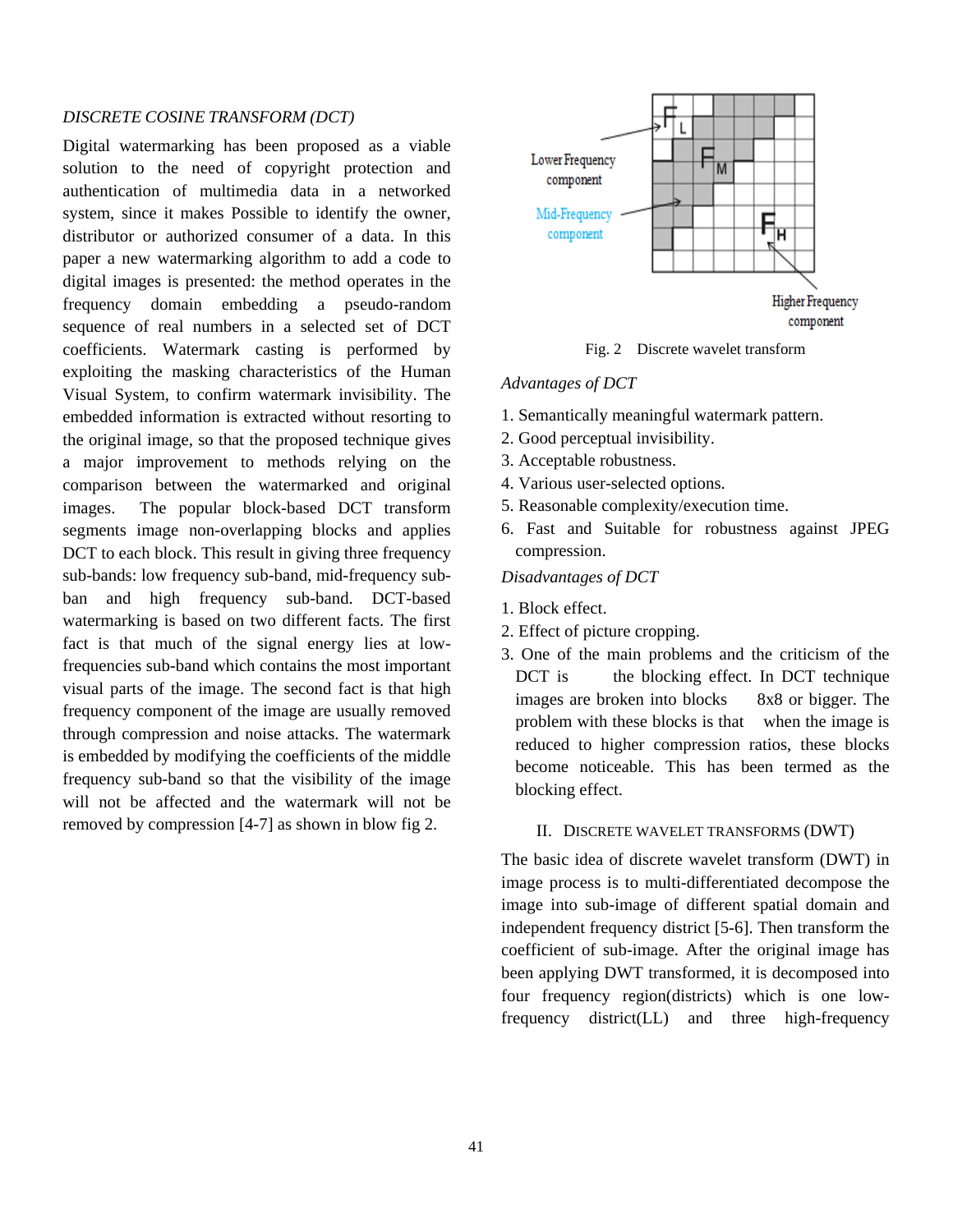districts(HL,LH,HH). If the information of lowfrequency district is DWT transformed the sublevel frequency region information will be obtained. A twodimensional image after three-level DWT decomposed can be shown as Fig.3. Where, H represents high-pass filter, L represents low-pass filter. An original image can be made of frequency districts of HL1, LH1, and HH1. The low-frequency district information also can be decomposed into sub-level frequency district information of LL2, HL2, LH2 and HH2. By performing this original image can be decomposed for *n*  level wavelet transformation.

| LL3 HL3<br>LH3 HH3 |  | HL2             |     |  |
|--------------------|--|-----------------|-----|--|
| LH <sub>2</sub>    |  | HH <sub>2</sub> | HL1 |  |
| LH1                |  |                 | HH1 |  |

Fig. 3 Sketch Map of Image DWT Decomposed

The information of low frequency district is a image close to the original image. The frequency region of LH, HL and HH respectively represents the upright detail and the diagonal detail of the original image. Due to its excellent spatial domain frequency localization properties, DWT is very suitable to identify the areas in the host image where a watermark can be embedded effectively. This property allows the exploitation of the masking effect of the human visual system such that if a DWT coefficient is modified, only the area corresponding to that coefficient will be modified. Normally most of the image energy is concentrated at the lower level frequency sub-bands LLx and therefore embedding watermarks in these sub-bands may degrade the image. Embedding in the low frequency sub-bands

could increase robustness significantly. In another way, the high frequency sub-bands HHx include the edges and textures of the image and the human eye is not generally sensitive to changes in such cases sub-bands. This allows the watermark to be embedded without being perceived by the human eye. The compromise adopted by many DWT-based watermarking algorithm, is to embed the watermark in the middle frequency upper-bands LHx and HLx where acceptable performance of robustness and imperceptibility can achieved. [8-13].

### *Advantages of DWT*

1. Transformation of the whole image introduces inherent Scaling.

2.Better identification of which data is relevant to human Perception higher compression ratio.

#### *Disadvantages of DWT*

1. The cost of computing DWT as compared to DCT may be higher.

2. The use of larger DWT basis functions or wavelet filters produces blurring and noise near edge regions in images or video frames

3. Longer compression time.

#### III. THE COMBINED DCT-DWT ALGORITHM

#### *Watermark embedding algorithm*

Step 1: Apply DWT technique to decompose the cover host image into four non-overlapping multi-resolution sub-bands: LL1, HL1, LH1, and HH1.

Step 2: Divide the sub-band HL1 (or HH1) into 16 x 16 blocks.

Step 3: Apply DCT watermarking to each block in the chosen sub-band.

Step 4: Re-formulate the grey-scale watermark image into a vector of zeros and ones.

Step 5: Generate two uncorrelated pseudorandom sequences. One sequence is used to embed the watermark bit 0 (PN\_0) and the other sequence is sued to embed the watermark bit 1 (PN\_1). Element`s number in each of the two pseudorandom pattern or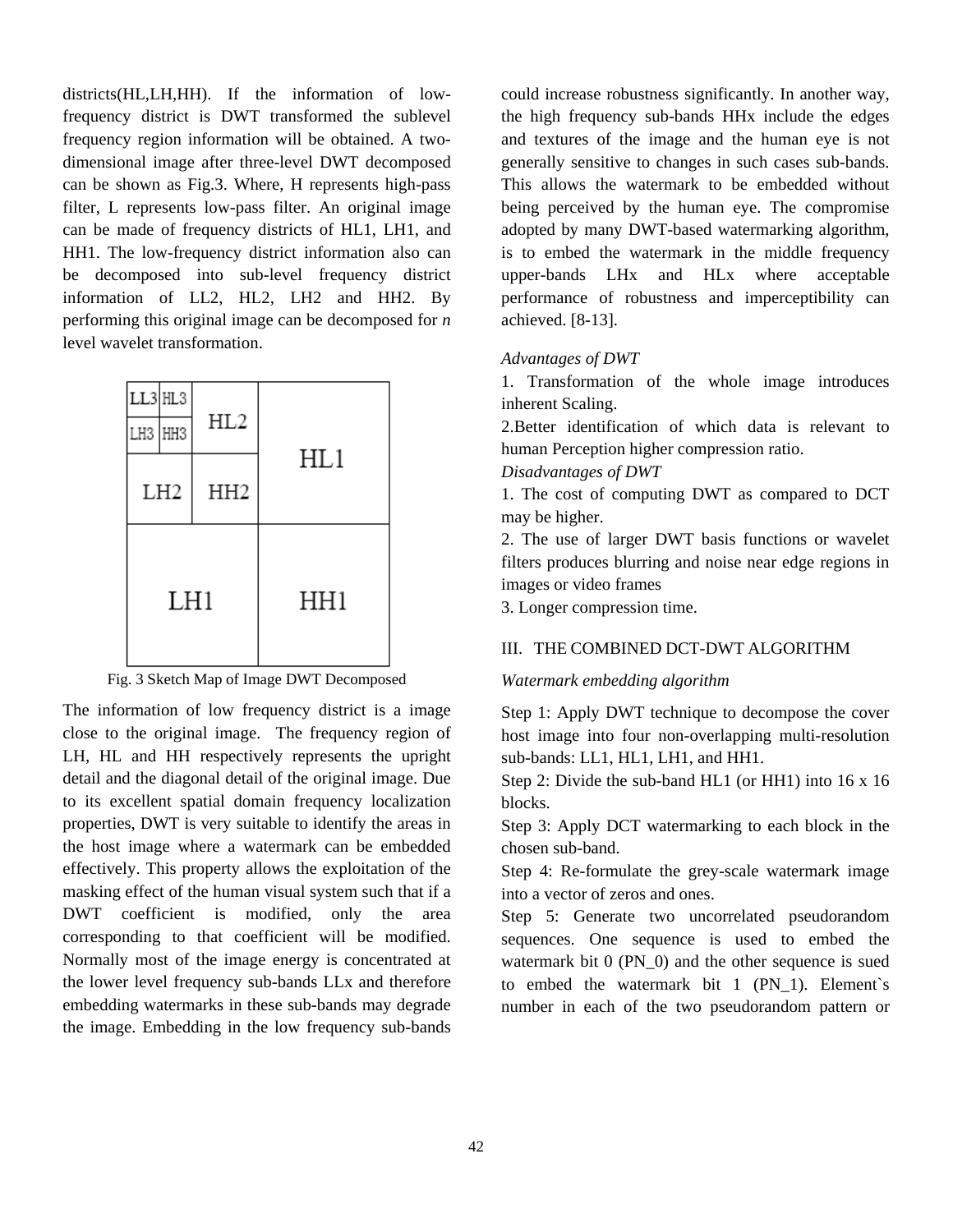sequences must be equal to the number of mid-band elements of the DCT-transformed DWT sub-bands.

Step 6: Embed the two pseudorandom sequences, PN\_0 and PN\_1, with a gain factor, in the DCT transformed 16x16 blocks of the selected DWT sub-bands of the host image. Embedding is not applied to all coefficients of the DCT block, but only to the mid-band DCT coefficients. If we donate X as the mid-band coefficients of the DCT transformed block, then embedding is done as given in below equations 1 and 2. If the watermark bit is 0 then

$$
\mathbf{X} = \mathbf{X} + \mathbf{P} \mathbf{N} \mathbf{0} \tag{1}
$$

If the watermark bit is 1 then

$$
X = X + * PN_1 \tag{2}
$$

Step 7: Apply inverse DCT (IDCT) to each block after its mid-band coefficients have been modified to embed the watermark bits as described in the previous step.

Step 8: Apply the inverse DWT (IDWT) on the DWT transformed image, including the modified sub-band, to produce the watermarked original (host) image.



Fig. 4 Watermark embedding

#### *The watermark Extraction algorithm*

Step 1: Apply DWT to decompose the watermarked image into non-overlapping four multi-resolution sub bands: LL1, HL1, LH1, and HH1.

Step 2: Divide the sub-ban into 16x16 blocks.

Step 3: Apply Discrete wavelet transforms (DCT) to each block in the chosen sub-band and extract the midband coefficients of each DCT transformed block.

Step 4: Regenerate the two different pseudorandom

sequences (PN\_0 and PN\_1) using the same seed used in the previous watermark embedding procedure.

Step 5: For each block in the sub-band, calculate the correlation between the mid-band coefficients and the two generated pseudorandom sequences (PN\_0 and PN 1). If the correlation with the PN 0 was higher as compared to the correlation with PN\_1, then the extracted watermark bit is considered as 0, otherwise the extracted watermark is considered as 1.

Step 6: Reconstruct the watermark using the extracted watermark bits, and compute the similarity between the original image and extracted watermarks.



Fig. 5 Watermark Extractions

### IV. CONCLUSION

From the above result analysis, the discrete wavelet transforms (DWT) and the discrete cosine transform (DCT) have been applied successfully on digital image watermarking. In this paper, we described a combined DWT-DCT digital image watermarking algorithm. Watermarking was done by embedding the watermark in DWT sub-bands of the host image, followed by the application of DCT on the selected DWT sub-bands. The combination of the two transforms improved (as shown in table I and II) the watermarking performance considerably when compared to the DWT and DCT Only watermarking approach.

 $\Box$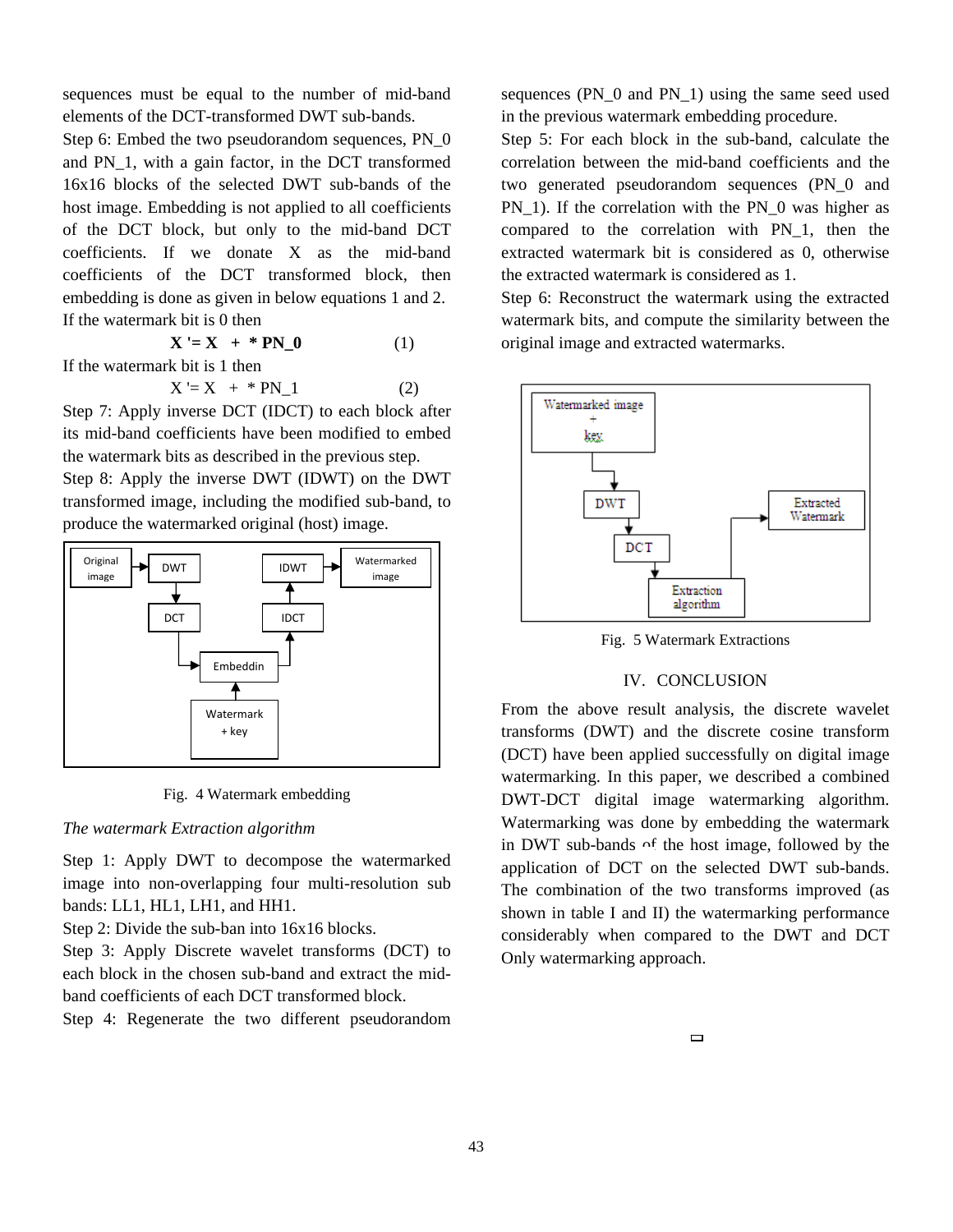#### V. FUTURE SCOPE

There is a scope of future work in developed technique, this technique is still applicable for images only but it technique can also developed for audio, videos because we know that audio is also represented in frequency component and video is a collection of image frame so watermarking can be inserted in that both and make audio and video watermarking effectively.

#### VI. REFERENCES

- [1] Cheng-qun, Eskicioglu, "Color Image Watermarking Algorithm Based on DWT", Proceeding of the IEEE International Conference on Automation and Logistiocs, Jinan, China,pp. 2607-2611, August 18, 2007.
- [2] M., Y. Huang, An-qiang Lv,Li Qu, "Color Image Watermarking Algo. Based On DWT And SVD", Proceeding of the IEEE International Conference on Automation and Logistics , August 11-13, 2009.
- [3] Jinan, China, PP 2607-2611. Awad Kh. Al-smari & Farhan A. "A Pyramid-Based Technique for Digital Color Images Copyright Protect", International Conference on Computing, Engineering and Info., pp. 44-47, December-2009.
- [4] Chu W. Hsieh,, "DCT-Based Image Watermarking Using Sub-Sampling", IEEE Trans. Multimedia, vol5 (1): pp.34-38, 2003.
- [5] Lin, S. and C. Chin, "A Robust DCT-Based Watermarking For Copyright Protect", IEEE Trans. Consumer Electronics, 46: 415-421, 2000.
- [6] Deng, F., B. Wang, "A Novel Technique for Robust Image Watermarking in The DCT Domain", in Proceeding of the IEEE 2003 Int. Conference. On Neural Networks and Digital Signal Process, vol.2, pp. 1525, 2003.
- [7] Wu, C. and W. Hsieh, "Digital Watermarking Using Zero Tree Of DCT", IEEE Trans. Consumer Electronics , vol. 46, no. 1, pp.87-94, 2000.
- [8] R. Mehul and R. Priti, "Discrete Wavelet Transform Base Multiple Watermarking", Proceedings of IEEE Region 10 Technical Conference on Convergent Technologies for the Bangalore, Asia-Pacific,, India, October 14-17- 2003.
- [9] E. Ganic and A. Eskicioglu, "Secure Dwtand SVD Domain Image Watermarking: Embedding Data In All Frequencies", Multimedia & Security Workshop 2004, Magdeburg, Ger, September 20-21- 2004.
- [10] D. Tseng, Hsieh, M., Y. Huang, "Hiding Digital Watermarks using MWT(Multiresolution Wavelet Transform)", IEEE Trans. on IE., 48(5): 875-882, 2001.
- [11] Wang, S. and Y. Lin,. "Wavelet Tree Quantization For Copyright Protection Watermarking", IEEE Trans. Digital Image Process, vol. 13, no. 2, and pp. 154-164, 2004.
- [12] Hsu, C. ,J. Wu, "Multiresolution Watermarking on Digital Images", IEEE Transaction. On Circuits and Systems- II, 45: 1097-1101, 1998.
- [13] Ejima, M. and A. Myazaki,."on The Evaluation Performance Of Digital Watermarking in The Frequency Domain (FD)", in Proceeding of the IEEE Int. Conference. on Image Processing, 2: 546-549, 2001.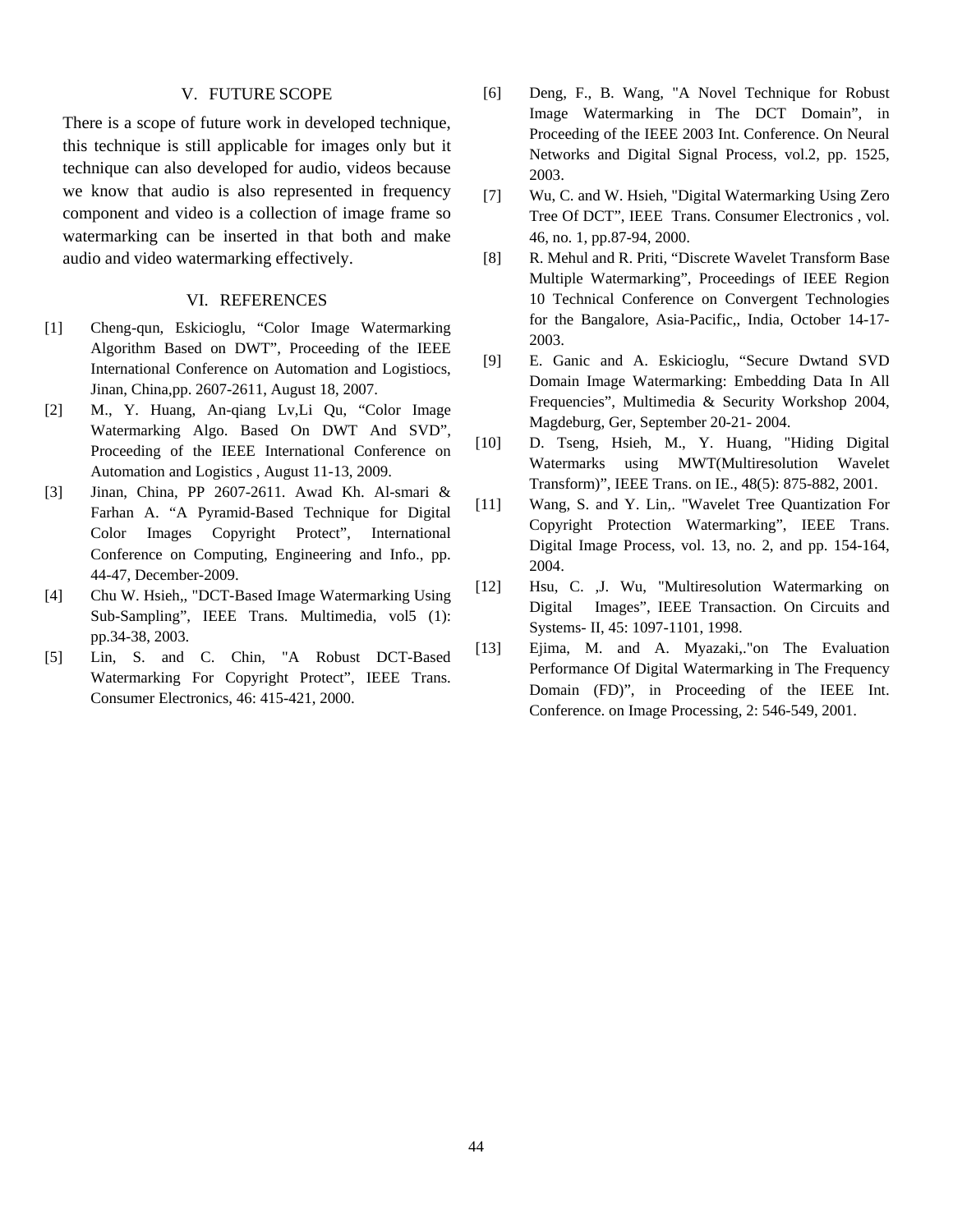## TABLE I RESULT ANALYSIS (EMBEDDING)

| Sr. | Original Image             | Message Image             | Watermarked Embedded       | Elapsed                 |
|-----|----------------------------|---------------------------|----------------------------|-------------------------|
| No  |                            |                           | image                      | Time                    |
|     | Gray scale image leena.bmp | Gray Scale nine.bmp image | Gray Scale image           |                         |
|     | 512 X 512                  | 50 X 20                   | Dctleena.bmp 512 X 512     |                         |
| 1   |                            | 4                         |                            | Embedding<br>$2.85$ sec |
|     | Gray scale image leena.bmp | Gray Scale nine.bmp image | Gray Scale image           |                         |
| 2   | 512 X 512                  | 50 X 20<br>O              | Dwtleena.bmp 512 X 512     | Embedding<br>31.64 sec  |
|     | Gray scale image leena.bmp | Gray Scale nine.bmp image | Gray Scale image           |                         |
| 3   | 512 X 512                  | 50 X 20<br>( ک            | Dct-Dwtleena.bmp 512 X 512 | Embedding<br>3.4 sec    |